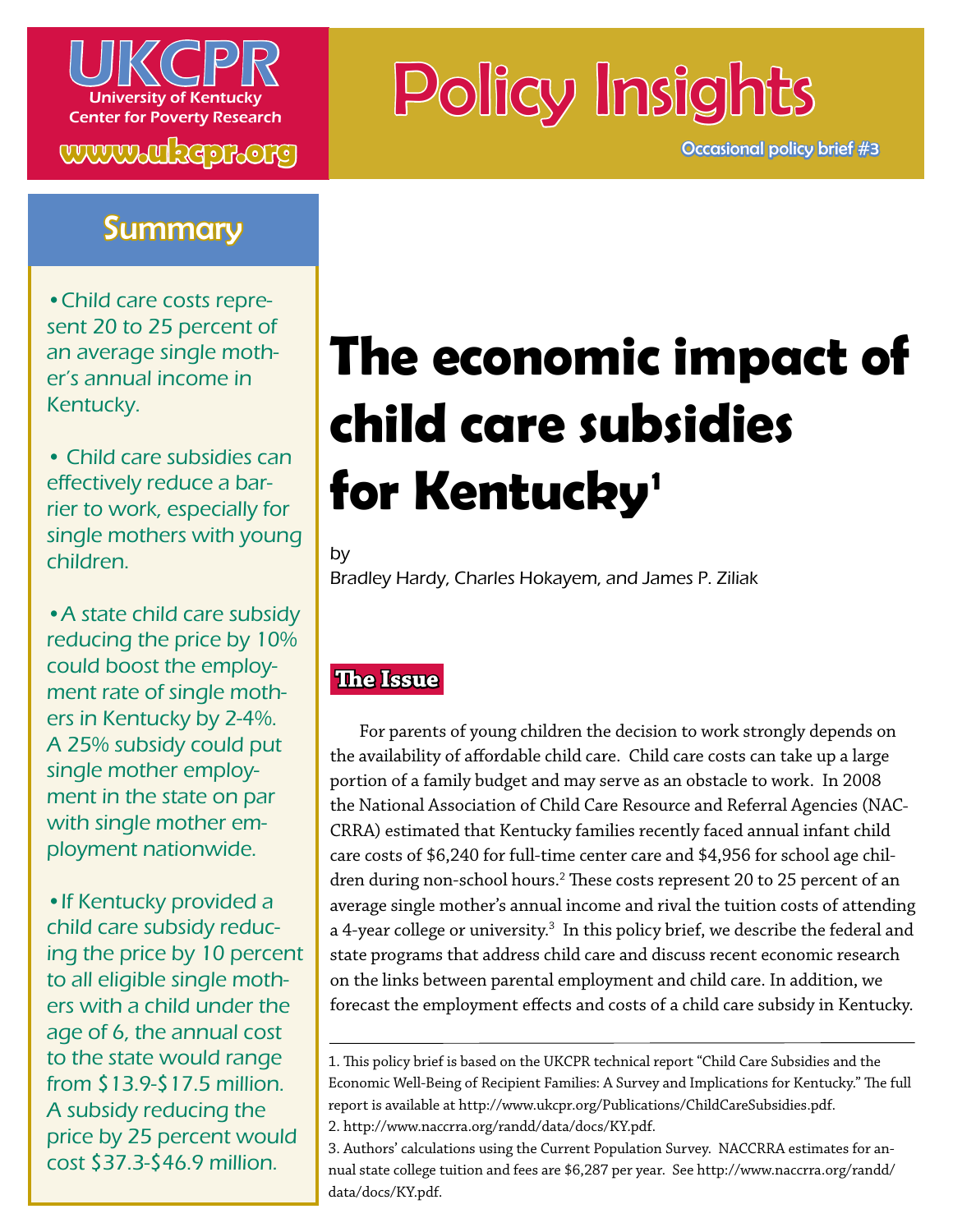#### **Background**

 A variety of child care subsidies and tax credits have emerged on the federal and state level in recent years. Such assistance has been justified by rising employment among women alongside changes in social policy programs for the poor either encouraging work or explicitly making work requisite for receipt of public assistance. The switch from Aid to Families with Dependent Children (AFDC) to Temporary Assistance for Needy Families (TANF) in 1996 is one such policy change that boosted the employment of poor, single mothers by making assistance conditional on work or job-skills training. In the interest of supporting their entrance into the labor force, the 1996 Personal Responsibility and Work Opportunity Reconciliation Act expanded and consolidated the Child Care and Development Block Grant (CCDBG) of 1990 into the Child Care and Development Fund (CCDF). Kentucky administers child care subsidies through two primary sources: 1) Kentucky's TANF program – known statewide as the Kentucky Transitional Assistance Program (K-TAP); and 2) the CCDF.

 While the child care supports included in this legislation are meant to help poor mothers, other child care benefits, such as the Child and Dependent Care Tax Credit and the Child Tax Credit, categorically exclude the very poor because these tax credits require recipient families to earn enough to pay federal income taxes (earnings must exceed \$12,050). Recently, the U.S. House and Senate have introduced the "extenders" bill, S.3335 and H.R. 6049, which if passed would temporarily lower the earnings threshold families must meet to qualify for the Child Tax Credit. If passed, 2.9 million children nationwide would become newly eligible for the benefit. For Kentucky, such a measure would provide assistance to an additional 37,191 children.4

http://www.cbpp.org/5-15-08tax.htm.

## **Evidence on the effect of child care subsidies on employment**

The economics literature on child care focuses primarily on the labor-market effects of child care subsidies for parents, particularly the effect subsidies have on the decisions of single mothers to work, total hours of work, hourly wages earned, and on whether parents elect to use formal versus informal child care services. The focus on single mother families is understandable, given the emphasis many government assistance programs place on lifting this population out of poverty. Less evidence is available on the effects of child care subsidies on welfare participation, school attendance, and job satisfaction. And no direct evidence exists on the possible anti-poverty effectiveness of child care subsidies.

 A key outcome of interest is the employment response of mothers to changes in the price of child care; that is, how more or less likely a mother is to work given a change in the price of care. For example, if mothers' employment decisions are less sensitive to a change in the child care price, then lowering the price of child care through a subsidy may not be an effective stimulus to enhance labor force participation. On the other hand, if employment is highly sensitive to the price of care, then a subsidy can be very beneficial in encouraging mothers to work.

 Across numerous studies, economists have found that on average a 10 percent reduction in the price of child care will increase the likelihood of a single mother being employed by 3 to 4 percent, holding other factors the same. Married mothers tend to be more responsive. The same 10 percent reduction in the price of child care will increase the chances of a married mother working by 5 to 6 percent. $^5\,$  Compared to other major policies that provide an incentive to work, the employment effect of a child care subsidy falls between the employment effect of the minimum wage and the earned income tax credit (EITC). 4. Sherman, Center on Budget and Policy Priorities (2008).

> 5. See Table 2 (page 42) in UKCPR technical report (http://www. ukcpr.org/Publications/ChildCareSubsidies.pdf) for a detailed review of the employment responses found in the literature.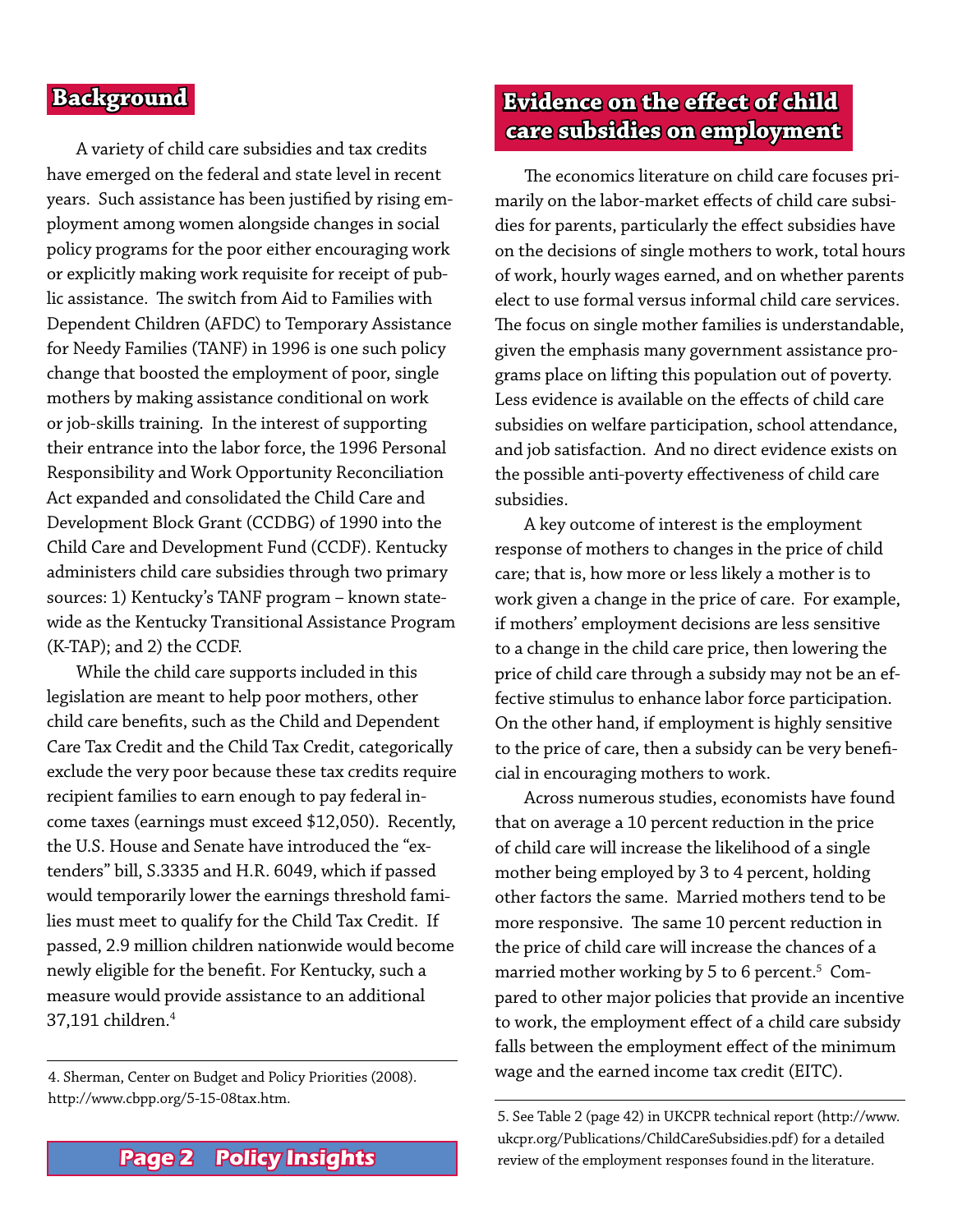## **How would a child care subsidy affect single mothers in Kentucky?**

 Kentucky single mothers are slightly poorer and less likely to be employed relative to single mothers nationwide. $^6\,$  Table 1 (below) simulates how the employment of single mothers in Kentucky would change after subsidizing the price of child care or increasing the wage. The analysis pools data on Kentucky from the Current Population Survey (CPS), a nationally representative survey of employment and income, over the years 2005 to 2007. To construct our estimates, we rely upon the research results in Tekin (2007) and Connelly and Kimmel (2003), who each used national data to estimate the employment response to child care subsidies. Over the past three years about two-thirds of single mothers in Kentucky with dependent children under 18 were employed.

6. See Table 3 (page 44) in UKCPR technical report (http://www. ukcpr.org/Publications/ChildCareSubsidies.pdf) for a comparison of Kentucky single mothers to single mothers nationwide.

If single mothers in Kentucky respond similarly to changes in the price of child care as comparable mothers across the nation, then we estimate that a 10 percent reduction in the price of child care would raise the rate of employment of single moms in Kentucky to 68 to 70 percent. A more generous subsidy of 25 percent would lift the employment rate to 69 to 74 percent, putting single mother employment in the Commonwealth on par with single mother employment nationwide. $^7\,$  An alternative to subsidizing the price is to provide a wage increase, either directly or via the tax code, that can be used to directly pay for child care. The EITC is one possibility through the tax code. A 10 percent wage increase would raise employment to a level as high as 77 percent. A 25 percent wage increase would lead to even higher employment rates.

 Table 2 (page 4) simulates the annual cost of a

7. The employment rate for single mothers nationwide is 70.5 percent.

#### **Table 1: Simulated Employment Effects Of Child Care Subsidies For Single Mothers In Kentucky Employment Rate**

| Initial employment rate in Kentucky | ешрюушені ка<br>66.9% |  |  |
|-------------------------------------|-----------------------|--|--|
| <b>Tekin (2007)</b>                 |                       |  |  |
| 10% reduction in child care price   | 67.7 %                |  |  |
| 25% reduction in child care price   | 68.9%                 |  |  |
| <b>Connelly and Kimmel (2003)</b>   |                       |  |  |
| 10% reduction in child care price   | $69.0 - 69.7 \%$      |  |  |
| 25% reduction in child care price   | 72.2-73.9%            |  |  |
| 10% increase in wage                | $72.3 - 77.4 \%$      |  |  |
| 25% increase in wage                | $80.4 - 93.3\%$       |  |  |

Note: Applying the employment response to child care subsidies measured by Tekin (2007) and Connelly and Kimmel (2003), we simulate the employment effects of a child care subsidy for single mothers in Kentucky using data from the Current Population Survey (CPS) covering 2005 to 2007. The employment rate of single mothers over this time period begins at 66.9 percent. For example, a 10 percent reduction in child care price will raise employment to 67.7 percent using Tekin's results and 69.0-69.7 percent using Connelly and Kimmel's results. Other values in the table are interpreted similarly.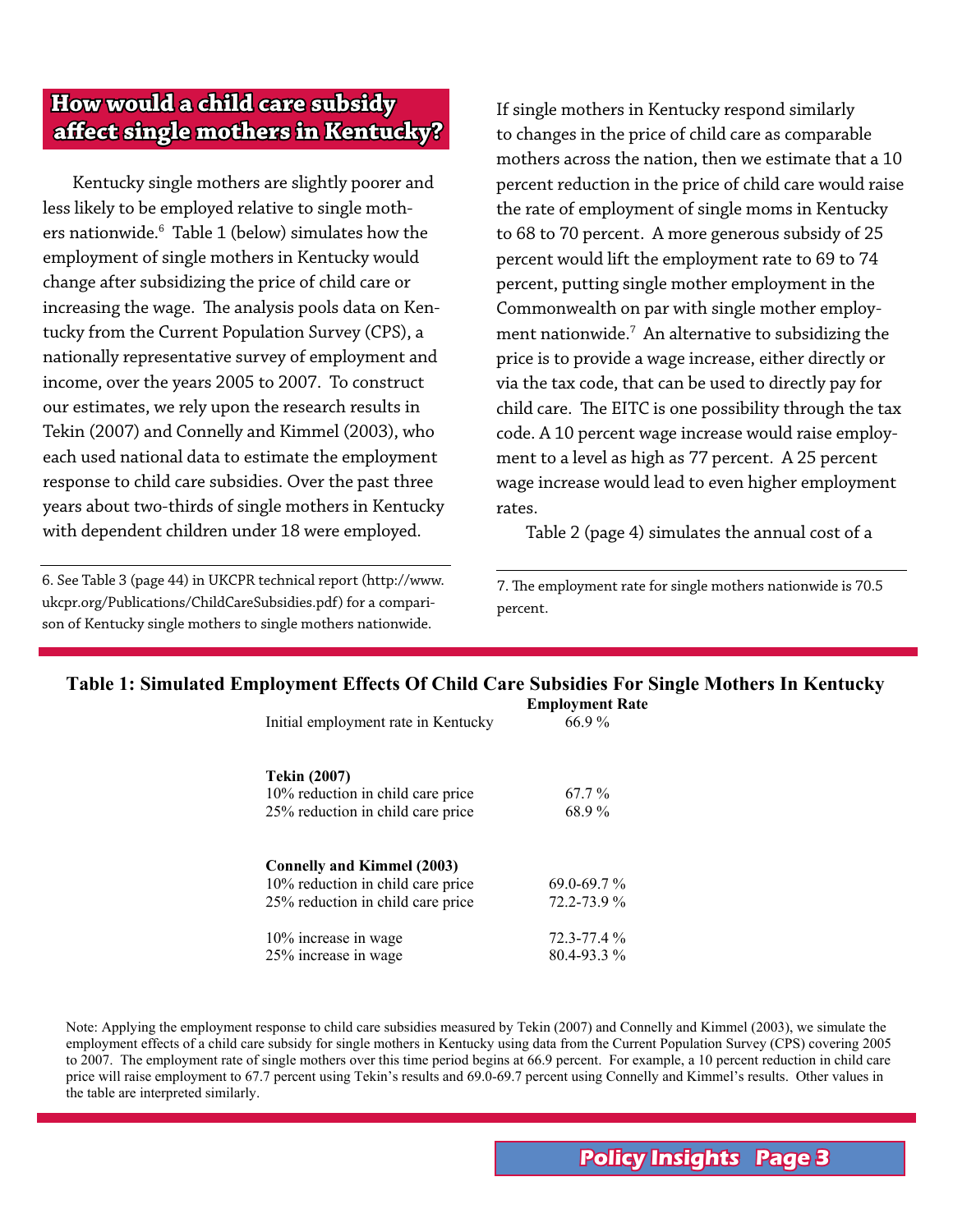#### **Table 2: Simulated Cost of Subsidies For Single Mothers In Kentucky**

| <b>Child Care Costs</b>                                                 | <b>Child Care Costs</b> | <b>Percent of Average Family Income</b> |  |  |
|-------------------------------------------------------------------------|-------------------------|-----------------------------------------|--|--|
| Average, annual fees paid for full-time center care for an infant       | \$6,240                 | 24.6%                                   |  |  |
| Average, annual fees paid for full-time center care for 4-year-old      | \$5,720                 | 22.6%<br>$19.6\%$                       |  |  |
| Average, annual fees paid for before and after school care for a        | \$4,956                 |                                         |  |  |
| school-age child in a center                                            |                         |                                         |  |  |
| <b>Cost of Subsidy</b>                                                  | 10% Subsidy             | 25% Subsidy                             |  |  |
| Total cost for full-time center care for an infant                      | \$17,498,442            | \$46,930,289                            |  |  |
| Total cost for full-time center care for 4-year-old                     | \$16,040,239            | \$43,019,432                            |  |  |
| Total cost for before and after school care for a school-age child in a | \$13,897,801            | \$37,273,480                            |  |  |
| center                                                                  |                         |                                         |  |  |

Note: Child care costs taken from 2008 Child Care in the State of Kentucky by NACCRRA. Percent of average family income is based on income estimates for Kentucky from the 2005 to 2007 Current Population Survey.

Applying the employment rate of 60.5 percent to the number of single mothers with a child under the age of 6 in 2007 gives 26,682 mothers eligible for the subsidy. Applying the employment response to child care price measured by Anderson and Levine (1999) with a 10 percent subsidy to the group of eligible mothers raises employment to 28,042. The annual cost of the 10 percent subsidy is \$624 for an infant. Multiplying this annual cost by the new number of employed mothers (28,042) produces the total cost of the infant care subsidy at about \$17.5 million. The remaining subsidy costs are calculated similarly.

#### **Table 3: 2007 Earned Income Tax Credit and Child Care Subsidy For Single Mothers In Kentucky**

|                                                                         | Gross    | Federal     | 10% State   | 15% State   | 10% Subsidy       | 10% Subsidy    | 10% Subsidy For         |
|-------------------------------------------------------------------------|----------|-------------|-------------|-------------|-------------------|----------------|-------------------------|
| <b>Family Description</b>                                               | Earnings | <b>EITC</b> | <b>EITC</b> | <b>EITC</b> | <b>For Infant</b> | For 4-year Old | <b>School-Age Child</b> |
| <b>Single Mother Earning Average</b><br><b>Kentucky Income</b>          |          |             |             |             |                   |                |                         |
| One Child                                                               | \$25,329 | \$1,265     | \$127       | \$190       | \$624             | \$572          | \$496                   |
| Two Children                                                            | \$25,329 | \$2,624     | \$262       | \$394       | \$1,248           | \$1,144        | \$991                   |
| <b>Single Mother Earning Full-</b><br>Time Minimum Wage<br>(S5.85/hour) |          |             |             |             |                   |                |                         |
| One Child                                                               | \$12,168 | \$2,853     | \$285       | \$428       | \$624             | \$572          | \$496                   |
| Two Children                                                            | \$12,168 | \$4,716     | \$472       | \$707       | \$1,248           | \$1,144        | \$991                   |
| <b>Single Mother Earning \$10/hour</b>                                  |          |             |             |             |                   |                |                         |
| One Child                                                               | \$20,800 | \$1,984     | \$198       | \$298       | \$624             | \$572          | \$496                   |
| Two Children                                                            | \$20,800 | \$3,571     | \$357       | \$536       | \$1,248           | \$1,144        | \$991                   |
| <b>Single Mother Earning \$15/hour</b>                                  |          |             |             |             |                   |                |                         |
| One Child                                                               | \$31,200 | \$322       | \$32        | \$48        | \$624             | \$572          | \$496                   |
| Two Children                                                            | \$31,200 | \$1,381     | \$138       | \$207       | \$1,248           | \$1,144        | \$991                   |

Note: This table shows the federal EITC, hypothetical state EITC, and 10 percent child care subsidy a single mother family receives based on earnings and family size. Average family income is estimated for Kentucky from the 2005 to 2007 Current Population Survey. Earnings for full-time minimum wage, \$10/hour, and \$15/hour are based on working 2,080 hours annually. The federal EITC amount comes directly from the 2007 Earned Income Credit Table published by the Internal Revenue Service. The state EITC is calculated as 10 percent and 15 percent of the federal EITC amount. Subsidy amounts come from top panel of Table 2.

## **Page 4 Policy Insights**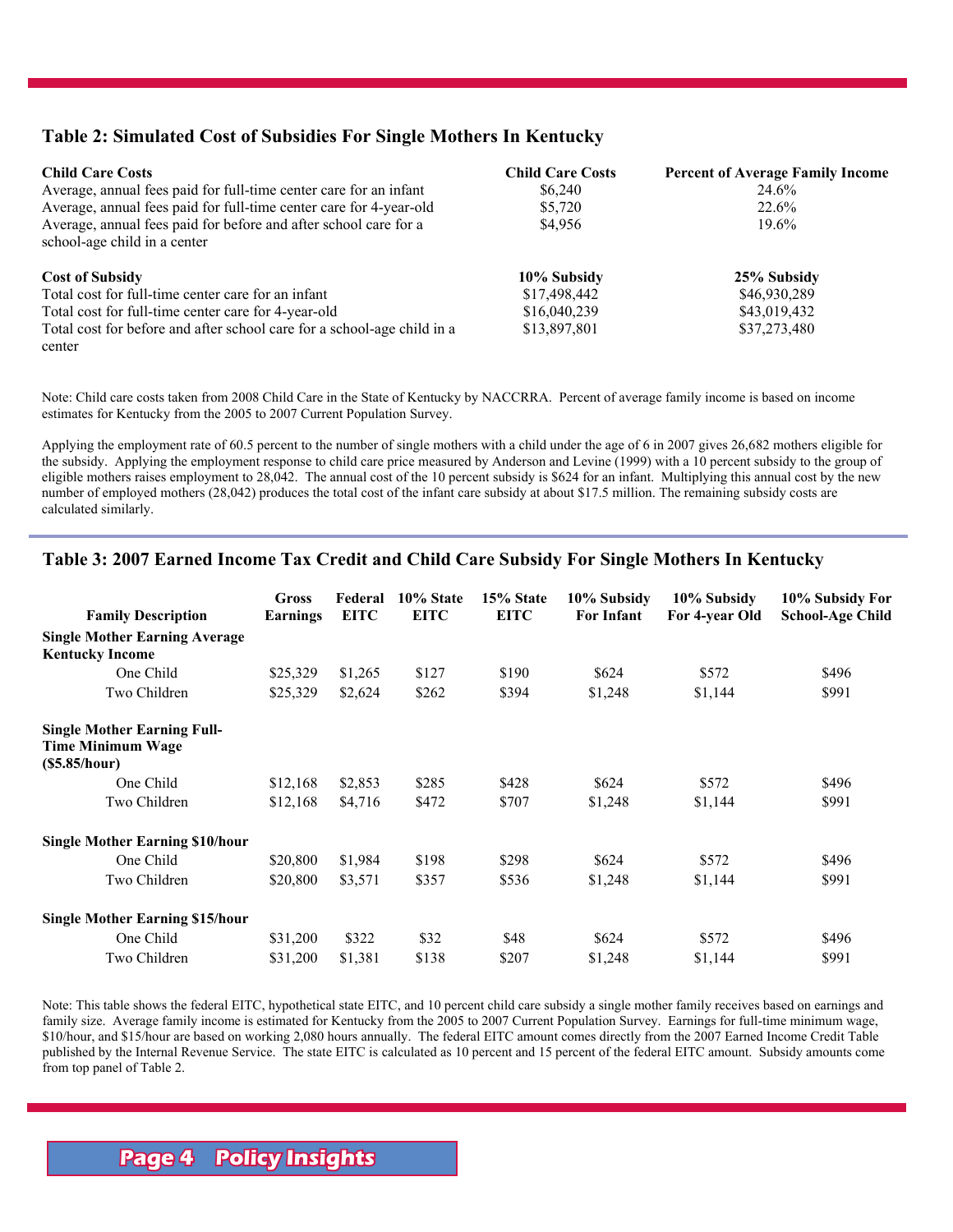child care subsidy to the Commonwealth. The projections are based on annual child care costs reported by the NACCRRA and the number of single mother families with a child under the age of six in 2007, according to the Current Population Survey. $^8\,$  They represent additional expenditures. If the state provided a 10 percent child care subsidy to all eligible mothers, the annual cost would range from \$13.9 million to \$17.5 million. A 25 percent subsidy would cost the state between \$37.3 million and \$46.9 million. As a point of comparison, Meade and Ziliak (2007) estimate the cost of a state refundable earned income tax credit for all workers (not just single mothers) between \$30.9 million and \$216.2 million for 2007, depending on the generosity of the credit. As such, the projected child care subsidy cost compares favorably to the cost of the state EITC.

 Table 3 (page 4) provides a sense of how a child care subsidy compares to a state EITC for a typical single mother family with one or two children. The table gives the benefits a single mother family would receive from the federal EITC, a hypothetical state EITC, and a 10 percent child care subsidy. The 2007 federal EITC depends on gross earnings and family size. We calculate the state EITC as 10 and 15 percent of the 2007 federal EITC, respectively. The table shows how these benefits vary by family size, income, and type of care. Specifically, the table compares a single mother family earning the average income in Kentucky to a family earning the minimum wage, \$10/hour, and \$15/hour, respectively. On a per family basis a child care subsidy provides a source of income in addition to a projected state EITC. A single mother earning the average income in Kentucky with an infant receives \$1,265 from the federal EITC, \$127

from a hypothetical 10% state EITC, and \$624 for child care, totaling \$2,079 in assistance for the year. For a mother with an infant earning the minimum wage in Kentucky, she would receive \$2,853 from the federal EITC, \$285 from a hypothetical 10% state EITC, and \$624 for child care, totaling \$3,762 in assistance for the year.

#### **Summary**

 Child care subsidies can effectively reduce a barrier to work for parents with children, particularly single mothers with young children. Federal and state governments have increasingly become important contributors to the provision of child care, especially internationally. For example, Canada has implemented over the past decade an aggressive child care subsidy program to foster the transition to work for families with young children. A single mother earning \$25,000 per year in Toronto with one infant under 18 months old would pay only \$1.92 per day for child care — an effective subsidy of over \$50 per day. $9$ Single mother employment rates in Kentucky lag behind the rest of the nation, which in part is likely due to the high cost of child care relative to labor-market opportunities. Our survey shows that a state child care subsidy lowering the effective price of child care by 25 percent could benefit single mother families in Kentucky by raising their employment to a level in line with national employment for this group. Indeed, a state EITC coupled with a child care subsidy could be very effective anti-poverty tools to raise the employment and incomes of Kentucky's low-income, working families.

<sup>8.</sup> NACCRRA only reports costs for infants, 4-year-olds, and school-age children, omitting costs for older children. These estimated costs do not apply to the employment effects reported in Table 1 which cover older children.

<sup>9.</sup> http://www.toronto.ca/children/fee\_calculator.html. As of 8/28/08, \$25,000 (CAD) is approximately equal to \$25,000 (USD).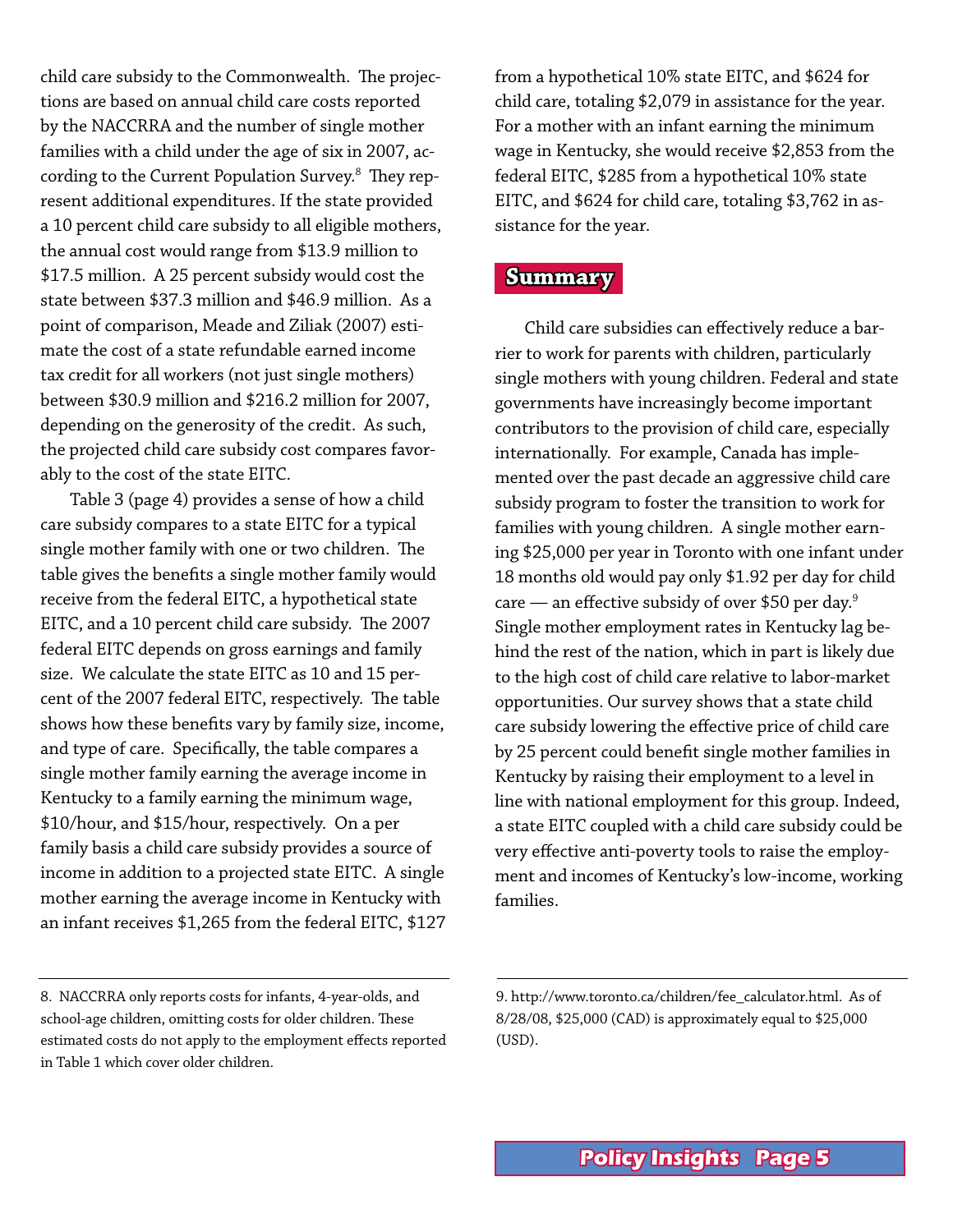## **References**

Anderson, P., and Levine, P. (1999). "Child care and mothers' employment decisions." *National Bureau of Economic Research Working Paper 7058*.

Connelly, R. and Kimmel, J. (2003). "The Effect of Child Care Costs on the Employment and Welfare Recipiency of Single Mothers." *Southern Economic Journal*, 69, 498–519.

Meade, E. and Ziliak, J. (2007). "A State Earned Income Tax Credit: Issues and Options for Kentucky." University of Kentucky Center for Poverty Research, *Occasional Policy Brief #2*. Available http://www.ukcpr.org/Publications/PolicyInsights-No2.pdf .

Sherman, A. (2008). "13 Million Children Would Benefit From Child Credit Expansion in Tax 'Extenders' Bill." Center on Budget and Policy Priorities. Available http://www.cbpp.org/5-15-08tax. htm

Tekin, E. (2007). "Child Care Subsidies, Wages, and the Employment of Single Mothers." *Journal of Human Resources*, 42, 453–487.

Ziliak, J., Hokayem, C., and Hardy, B. (2008). "Child Care Subsidies and the Economic Well-Being of Recipient Families: A Survey and Implications for Kentucky." University of Kentucky Center for Poverty Research Technical Report. Available http://www. ukcpr.org/Publications/ChildCareSubsidies.pdf.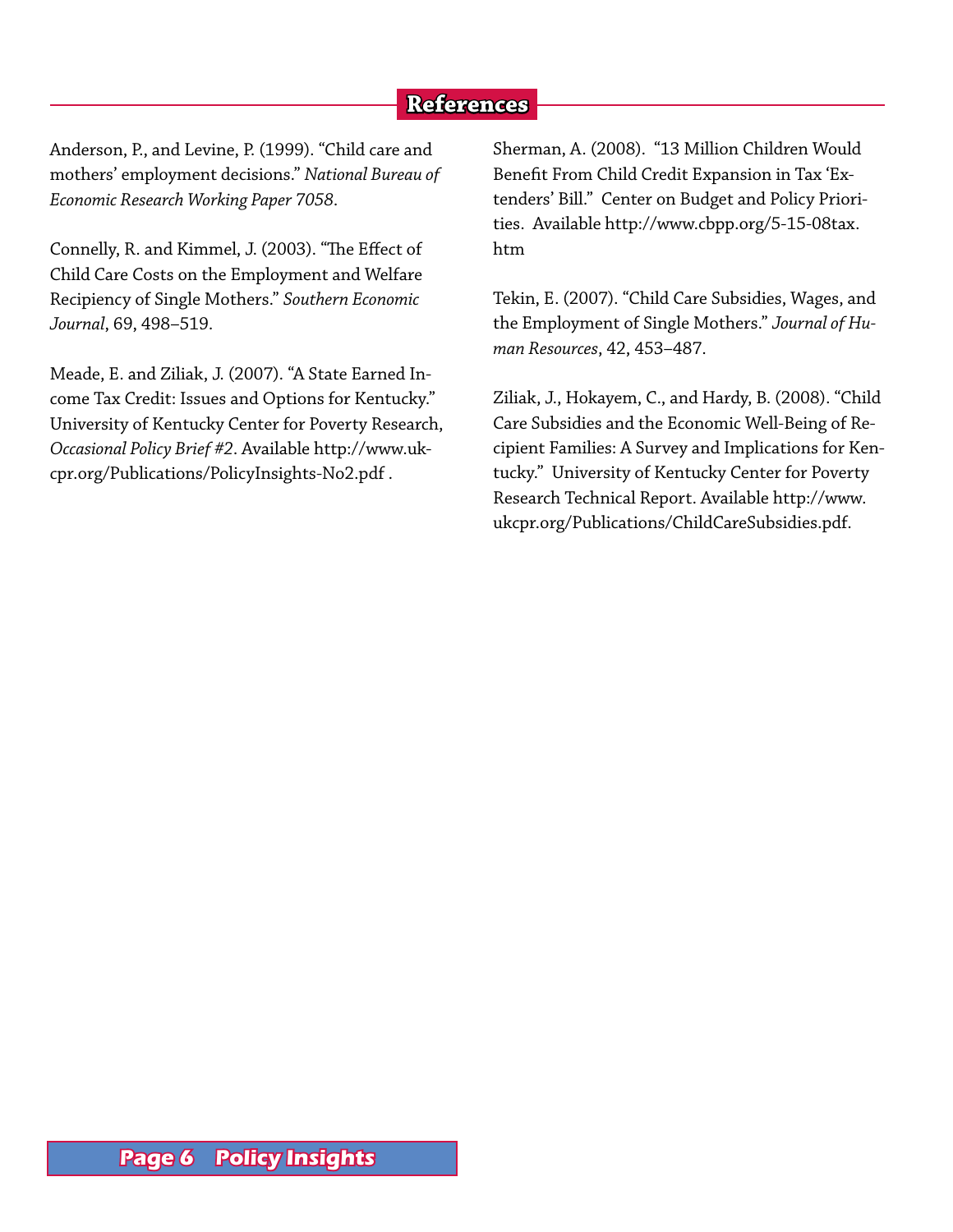

## **About the University of Kentucky Center for Poverty Research**

The University of Kentucky Center for Poverty Research (UKCPR) was established in October 2002 as one of three federally designated Area Poverty Research Centers, with core funding from the Office of the Assistant Secretary for Planning and Evaluation (ASPE) in the U.S. Department of Health and Human Services. The UKCPR is a nonprofit and nonpartisan academic research center housed in the Gatton College of Business & Economics, Department of Economics at the University of Kentucky. The opinions and conclusions in this brief do not necessarily represent those of the federal government or the University of Kentucky.

 The Center's research mission is a multidisciplinary approach to the causes, consequences, and correlates of poverty and inequality, with a special emphasis on the southern United States. To learn more about the programs of the UKCPR please visit our Web site at http:// www.ukcpr.org. If you would like to support the mission of UKCPR, offer comments on this publication, or make suggestions e-mail us at jspra2@uky.edu, or write UK Center for Poverty Research, 302D Mathews Building, Lexington, KY 40506-0047. Phone: (859) 257-7641.

### **Administration**

**Director James P. Ziliak** Gatton Endowed Chair in Microeconomics University of Kentucky

**Associate Director Richard Fording** Associate Professor of Political Science University of Kentucky

> **Research Administrative Coordinator Jeff Spradling**

**National Advisory Board Rebecca Blank** Brookings Institution

**Sheldon Danziger** University of Michigan National Poverty Center

**Kathleen Mullan Harris** University of North Carolina Chapel Hill

**Donald Oellerich** Office of Assistant Secretary for Planning and Evaluation

> **William Rodgers** Rutgers Univeristy

**Seth Sanders** Duke University

**Don Winstead** Florida Department of Children and Families

**Executive Committee University of Kentucky Christopher Bollinger** Professor of Economics Department of Economics

**Jennifer Swanberg** Associate Professor of Social Work School of Social Work

> **Kenneth R. Troske** Professor of Economics Department of Economics

**Julie Zimmerman** Associate Professor Department of Community and Leadership Development

**Policy Insights, Occasional Policy Brief #3 • University of Kentucky Center for Poverty Research •**

*The University of Kentucky is an equal opportunity institution.*

**Policy Insights Page**